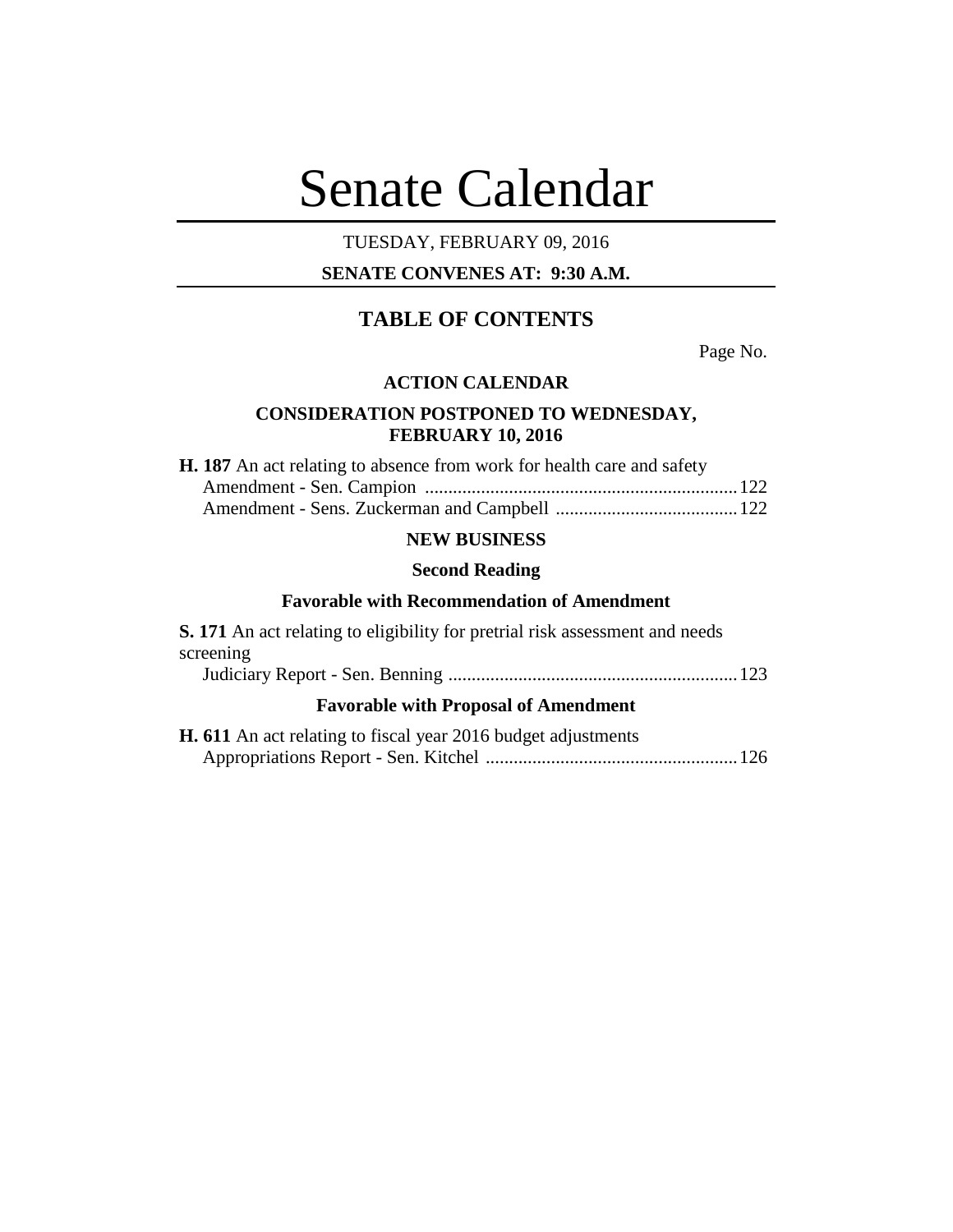#### **ORDERS OF THE DAY**

#### **ACTION CALENDAR**

# **CONSIDERATION POSTPONED TO WEDNESDAY, FEBRUARY 10, 2016**

#### **H. 187.**

An act relating to absence from work for health care and safety.

**PENDING QUESTION:** On reconsideration, shall the Senate proposal of amendment be amended as moved by Senator Campion?

Senator Campion has moved that the Senate proposal of amendment be amended in Sec. 4, 21 V.S.A. § 481, by striking out subdivision (1) and inserting in lieu thereof a new subdivision (1) to read:

(1) "Employer" means any individual, organization, or governmental body, partnership, association, corporation, legal representative, trustee, receiver, trustee in bankruptcy, and any common carrier by rail, motor, water, air, or express company doing business in or operating within this State that employs more than five individuals for an average of no less than 30 hours per week during a year.

# **Proposal of amendment to H. 187 to be offered by Senators Zuckerman and Campbell before Third Reading**

Senators Zuckerman and Campbell move that the Senate proposal of amendment be amended in Sec. 2, Purpose, by striking out subsection (b) in its entirety and inserting a new subsection (b) to read:

(b) It is the intent of the General Assembly that:

(1) all employers doing business in or operating in the State of Vermont shall be required to provide earned sick time to their employees as provided by this act; and

(2) all employers that currently offer any type of paid time off from work that may, at a minimum, be used by the employer's employees in the amounts and for the purposes required pursuant to this act shall not be required to change their paid time off policy or offer additional paid leave.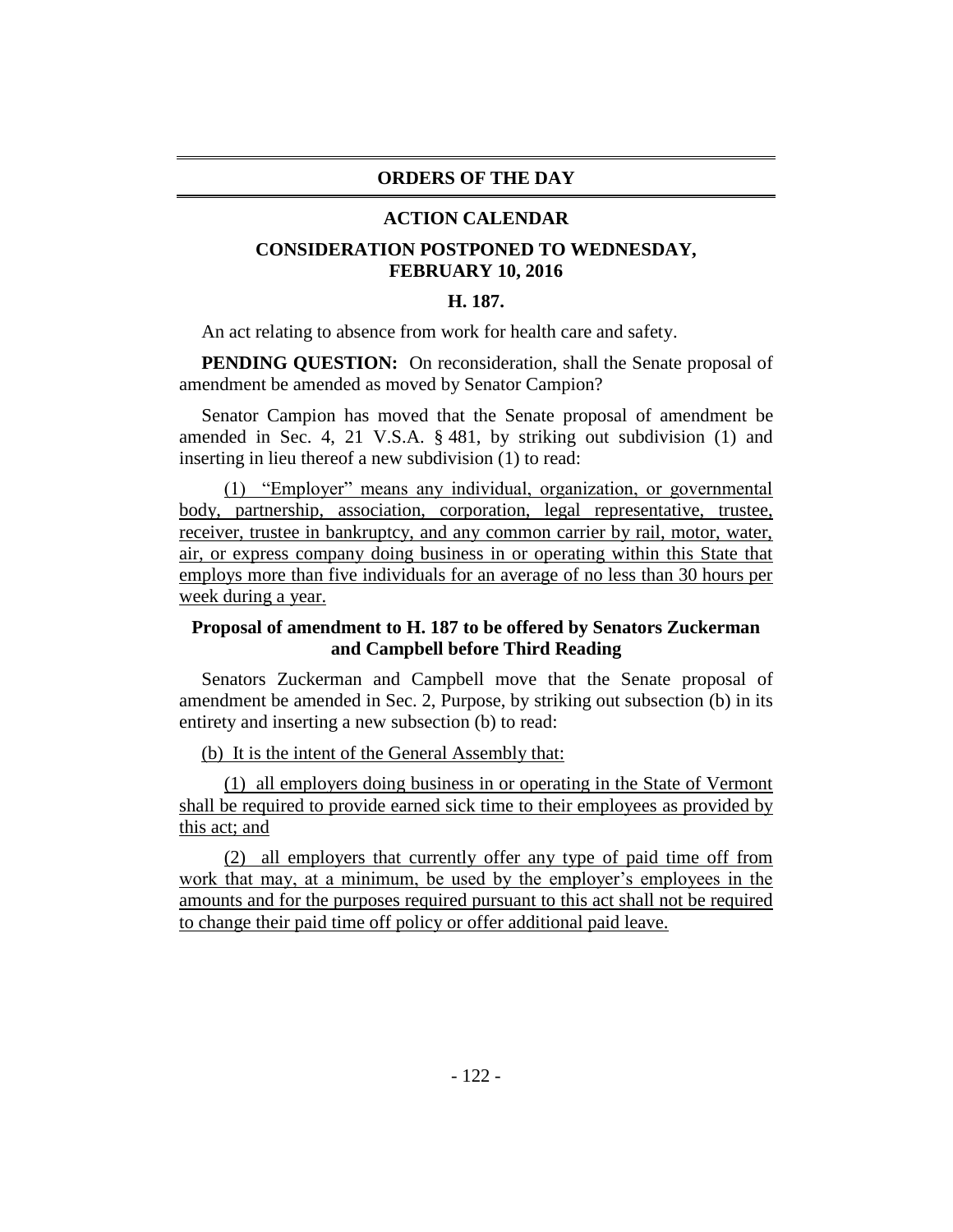#### **NEW BUSINESS**

#### **Second Reading**

#### **Favorable with Recommendation of Amendment**

#### **S. 171.**

An act relating to eligibility for pretrial risk assessment and needs screening.

# **Reported favorably with recommendation of amendment by Senator Benning for the Committee on Judiciary.**

The Committee recommends that the bill be amended by striking out all after the enacting clause and inserting in lieu thereof the following:

Sec. 1. 13 V.S.A. § 7554c is amended to read:

#### § 7554c. PRETRIAL RISK ASSESSMENTS; NEEDS SCREENINGS

(a)(1) The objective of a pretrial risk assessment is to provide information to the Court for the purpose of determining whether a person presents a risk of nonappearance or a threat to public safety so the Court can make an appropriate order concerning bail and conditions of pretrial release.

(2) The objective of a pretrial needs screening is to obtain a preliminary indication of whether a person has a substantial substance abuse or mental health issue that would warrant a subsequent court order for a more detailed clinical assessment.

(3) Participation in a risk assessment or needs screening pursuant to this section does not create any entitlement for the assessed or screened person.

(b)(1) A person whose offense or status falls into any of the following categories shall be offered a risk assessment and, if deemed appropriate by the pretrial monitor, a needs screening prior to arraignment:

(A) misdemeanors and felonies, excluding listed crimes and drug trafficking, cited into court; and

(B) persons cited or arrested for an offense that is not a listed crime who are identified by law enforcement, the prosecution, the defense, probation and parole personnel, the Court, a treatment provider, or a family member or friend as having a substantial substance abuse or mental health issue;

(C) misdemeanor and felony drug offenses, excluding trafficking, cited into court; and

(D) persons who are arrested and lodged and unable to post bail within 24 hours of lodging, excluding persons who are charged with an offense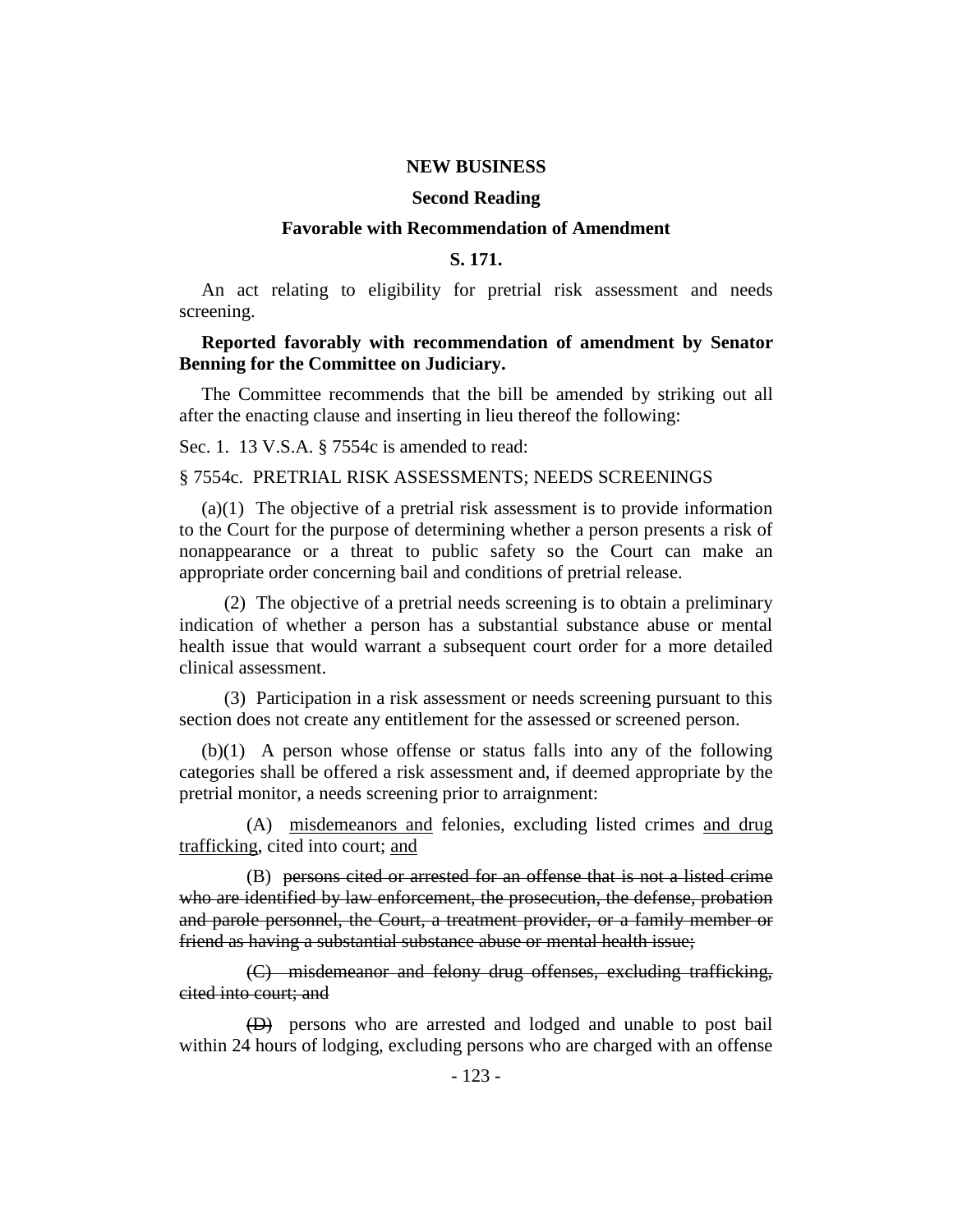for which registration as a sex offender is required upon conviction pursuant to subchapter 3 of chapter 167 of this title or an offense punishable by up to life imprisonment.

(2) As used in this section, "listed crime" shall have the same meaning as provided in section 5301 of this title and "drug trafficking" means offenses listed as such in Title 18.

(3) Unless ordered as a condition of release under section 7554 of this title, participation in an risk assessment or needs screening shall be voluntary.

(4) In the event an assessment or screening cannot be obtained prior to arraignment, the Court shall direct the risk assessment and needs screening to shall be conducted as soon as practicable.

(5) A person who qualifies pursuant to subdivisions  $(1)(A)$ -(D) of this subsection and who has an additional pending charge or a violation of probation shall not be excluded from being offered a risk assessment or needs screening unless the other charge is a listed crime.

(6)(A) The Administrative Judge and Court Administrator, in consultation with the Secretary of Human Services and the Commissioner of Corrections, shall develop a statewide plan for the phased, consistent rollout of the categories identified in subdivisions  $(1)(A)$  through  $(D)$  of this subsection, in the order in which they appear in this subsection. The Administrative Judge and Court Administrator shall present the plan to the Joint Legislative Corrections Oversight Committee on or before October 15, 2014.

(B) All persons whose offense or status falls into one of the categories shall be eligible for a risk assessment or needs screening on or before after October 15, 2015. Prior to that date, a person shall not be guaranteed the offer of a risk assessment or needs screening solely because the person's offense or status falls into one of the categories. Criminal justice professionals charged with implementation shall adhere to the plan.

(c) The results of the risk assessment and needs screening shall be provided to the prosecutor who, upon filing a criminal charge against the person, shall provide the results to the person and his or her attorney, the prosecutor, and the Court.

 $(d)(1)$  In At arraignment, in consideration of the risk assessment and needs screening, the Court may order the person to comply with any of the following conditions:

(A) meet with a pretrial monitor on a schedule set by the Court; and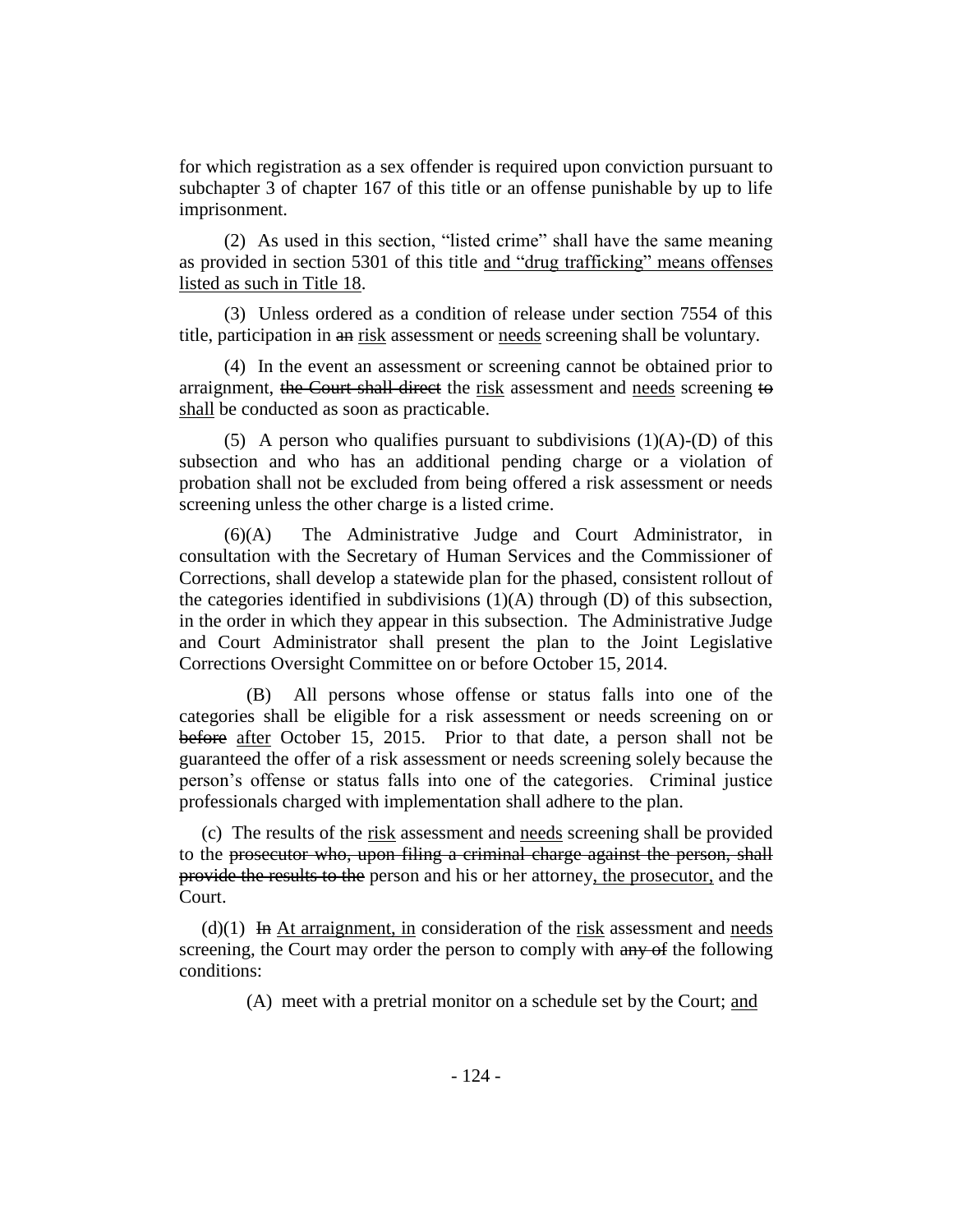(B) participate in a clinical assessment by a substance abuse or mental health treatment provider; and follow the recommendations of the provider.

(C) comply with any level of treatment or recovery support recommended by the provider follow the recommendation of the pretrial monitor if the person has voluntarily agreed to participate in a risk assessment or needs screening.

#### (D), (E) [Repealed.]

(2) The Court may order the person to follow the recommendation of the pretrial monitor if the person has voluntarily agreed to participate in a risk assessment or needs screening post-arraignment.

(3) If possible, the Court shall set the date and time for the assessment at arraignment. In the alternative, the pretrial monitor shall coordinate the date, time, and location of the clinical assessment and advise the Court, the person and his or her attorney, and the prosecutor.

 $\left(\frac{3}{4}\right)$  The conditions authorized in subdivision (1) of this subsection shall be in addition to any other conditions of release permitted by law and shall not limit the Court in any way.

(e)(1) Information obtained from the person during the risk assessment or needs screening shall be exempt from public inspection and copying under the Public Records Act and, except as provided in subdivision (2) of this subsection, only may be used for determining bail, conditions of release, and appropriate programming for the person in the pending case. The immunity provisions of this subsection apply only to the use and derivative use of information gained as a proximate result of the risk assessment or needs screening.

(2) The person shall retain all of his or her due process rights throughout the risk assessment and needs screening process and may release his or her records at his or her discretion.

(3) The Vermont Supreme Court in accordance with judicial rulemaking as provided in 12 V.S.A. § 1 shall promulgate and the Department of Corrections in accordance with the Vermont Administrative Procedure Act pursuant to 3 V.S.A. chapter 25 shall adopt rules related to the custody, control, and preservation of information consistent with the confidentiality requirements of this section. Emergency rules adopted prior to January 1, 2015 pursuant to this section shall be considered to meet the "imminent peril" standard under 3 V.S.A. § 844(a).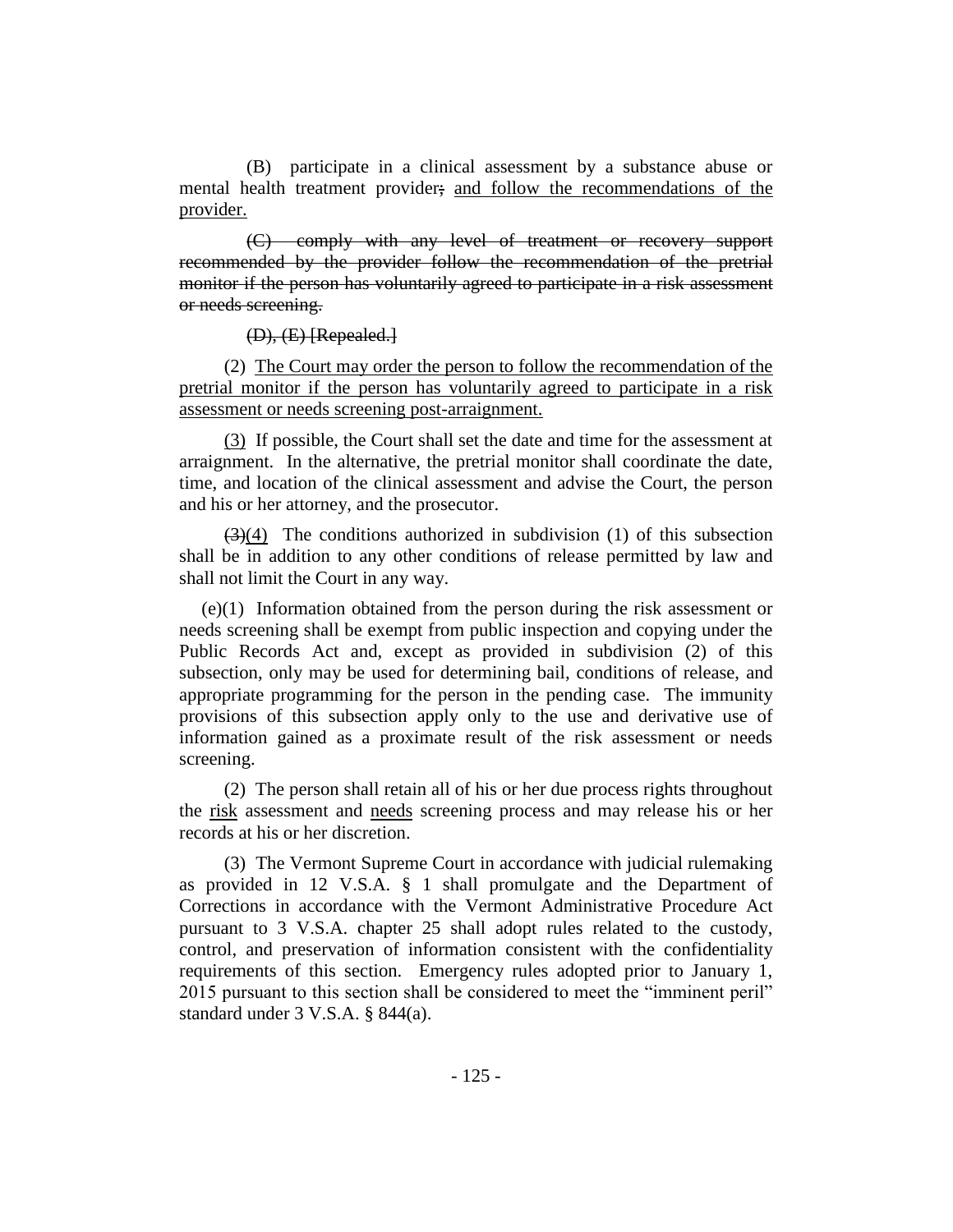## Sec. 2. EFFECTIVE DATE

This act shall take effect on passage.

(Committee vote: 5-0-0)

#### **Favorable with Proposal of Amendment**

#### **H. 611.**

An act relating to fiscal year 2016 budget adjustments.

#### **Reported favorably with recommendation of proposal of amendment by Senator Kitchel for the Committee on Appropriations.**

The Committee recommends that the Senate propose to the House to amend the bill as follows:

First: By striking out Sec. 13 in its entirety and inserting in lieu thereof a new Sec. 13 to read as follows:

Sec. 13. 2015 Acts and Resolves No. 58, Sec. B.301 is amended to read:

Sec. B.301 Secretary's office - global commitment

| Operating expenses               | 4,541,736                | 69,303,699    |
|----------------------------------|--------------------------|---------------|
| <b>Grants</b>                    | <del>1,372,464,147</del> | 1,372,830,610 |
| Total                            | 1,377,005,883            | 1,442,134,309 |
| Source of funds                  |                          |               |
| General fund                     | 208, 728, 673            | 217,281,414   |
| Special funds                    | 26,550,179               | 27,899,279    |
| Tobacco fund                     | 28,747,141               | 28,079,458    |
| State health care resources fund | 270, 712, 781            | 282,705,968   |
| Federal funds                    | 842, 227, 109            | 886,128,190   |
| Interdepartmental transfers      | 40,000                   | 40,000        |
| Total                            | 7,005,883                | 1,442,134,309 |
|                                  |                          |               |

Second: By striking out Sec. 17 in its entirety and inserting in lieu thereof a new Sec. 17 to read as follows:

Sec. 17. 2015 Acts and Resolves No. 58, Sec. B.307 is amended to read:

Sec. B.307 Department of Vermont health access - Medicaid program global commitment

| Grants                 | 659,633,970 | 721,820,039 |
|------------------------|-------------|-------------|
| Total                  | 659,633,970 | 721,820,039 |
| Source of funds        |             |             |
| Global commitment fund | 659,633,970 | 721,820,039 |
| Total                  | 659,633,970 | 721,820,039 |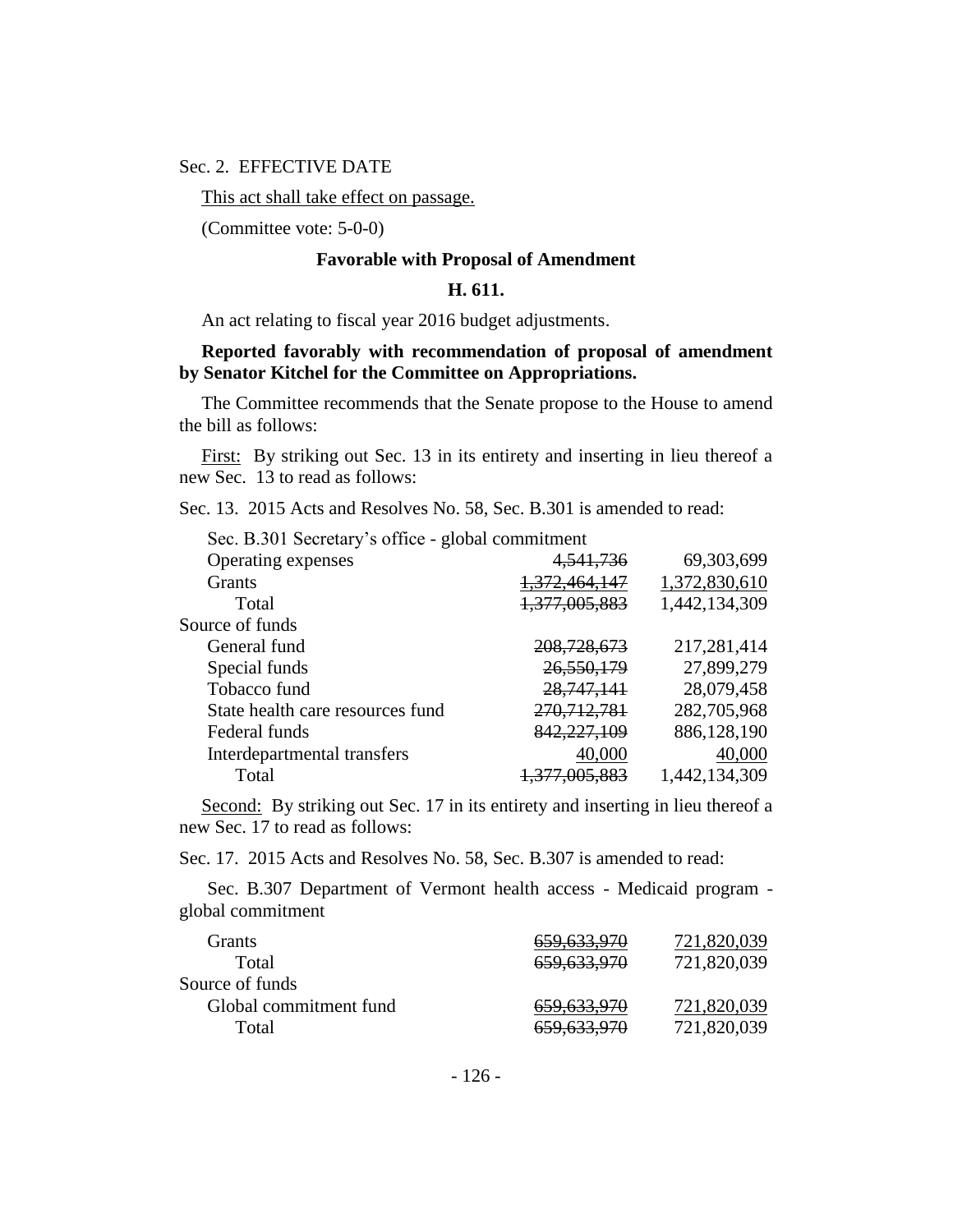Third: By striking out Sec. 22 in its entirety and inserting in lieu thereof a new Sec. 22 to read as follows:

Sec. 22. 2015 Acts and Resolves No. 58, Sec. B.312 is amended to read:

| Sec. B.312 Health - public health |              |              |
|-----------------------------------|--------------|--------------|
| Personal services                 | 37, 391, 426 | 39, 304, 394 |
| Operating expenses                | 8,229,404    | 8,229,404    |
| <b>Grants</b>                     | 39,972,373   | 39,661,136   |
| Total                             | 85,593,203   | 87,194,934   |
| Source of funds                   |              |              |
| General fund                      | 8,544,109    | 6,595,459    |
| Special funds                     | 16,854,895   | 17,004,542   |
| Tobacco fund                      | 2,461,377    | 2,461,377    |
| Federal funds                     | 38,184,687   | 37,945,155   |
| Global commitment fund            | 18,401,274   | 22,043,386   |
| Interdepartmental transfers       | 1,121,861    | 1,120,015    |
| Permanent trust funds             | 25,000       | 25,000       |
| Total                             | 85,593,203   | 87,194,934   |

Fourth: By striking out Sec. 36 in its entirety and inserting in lieu thereof a new Sec. 36 to read as follows:

Sec. 36. 2015 Acts and Resolves No. 58, Sec. B.346 is amended to read:

Sec. B.346 Total human services

| Source of funds                  |               |               |
|----------------------------------|---------------|---------------|
| General fund                     | 662, 344, 182 | 677,913,668   |
| Special funds                    | 95,588,135    | 97,129,681    |
| Tobacco fund                     | 32,619,752    | 31,952,069    |
| State health care resources fund | 270, 712, 781 | 282,705,968   |
| <b>Education fund</b>            | 3,554,425     | 3,886,204     |
| Federal funds                    | 1,328,305,215 | 1,388,932,032 |
| Global commitment fund           | 1,314,332,149 | 1,379,045,585 |
| Internal service funds           | 1,816,195     | 1,816,195     |
| Interdepartmental transfers      | 30,798,487    | 34,112,598    |
| Permanent trust funds            | 25.000        | 25,000        |
| Total                            |               | 3,897,519,000 |
|                                  |               |               |

Fifth: In Sec. 53(a)(1), by striking out the following: "21550 Lands  $&$ Facilities Trust Fund"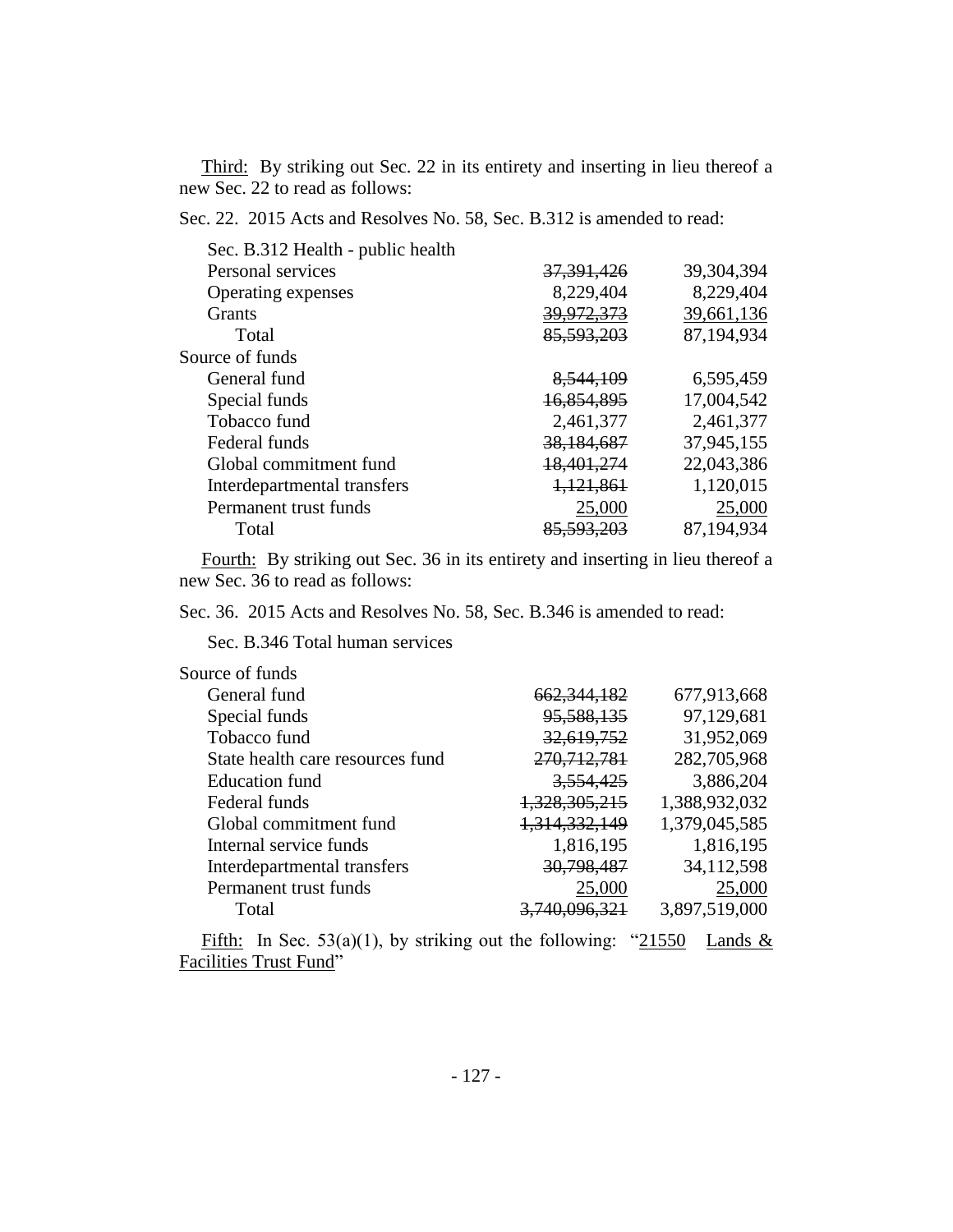Sixth: By adding a new section to be numbered Sec. 55a to read as follows: Sec. 55a. FISCAL YEAR 2016 CONTINGENT GENERAL FUND APPROPRIATIONS

(a) In fiscal year 2016, to the extent that the Commissioner of Finance and Management determines that General Fund revenues exceed the 2016 official revenue forecast and other fund receipts assumed for all previously authorized fiscal year 2016 appropriations and transfers necessary to ensure the stabilization reserve is at its maximum authorized level under 32 V.S.A. § 308, \$10,300,000 is appropriated to the Agency of Administration for transfer to the Agency of Human Services for Global Commitment upon determination of the Commissioner of Finance and Management of the amount necessary to fund the 53rd week of Medicaid expenditures. Any funds remaining after this 53rd week payment shall be carried forward and revert to the General Fund for reallocation by the Legislature in the fiscal year 2017 budget adjustment or the fiscal year 2018 budget process.

(b) The Commissioner of Finance and Management shall report to the Joint Fiscal Committee in July 2016 on the status of the funds appropriated in this section.

Seventh: By adding two (2) new sections to be numbered Secs. 60a and 60b to read as follows:

Sec. 60a. JUDICIAL BRANCH POSITION AUTHORIZATION

(a) The establishment of the following new permanent exempt position in the Judicial Branch of State government is authorized in fiscal year 2017 – one (1) Superior judge.

Sec. 60b. 4 V.S.A. § 71(a) is amended to read:

(a) There shall be 32 superior 34 Superior judges, whose term of office shall, except in the case of an appointment to fill vacancy or unexpired term, begin on April 1 in the year of their appointment or retention, and continue for six years.

Eighth: In Sec. 67, in the first sentence, by striking out the following: "18 V.S.A. chapters 220 and 221" and inserting in lieu thereof the following: chapters 220 and 221 of this title and in the third sentence, by striking out the following: "18 V.S.A. chapter 221" and inserting in lieu thereof the following: chapter 221 of this title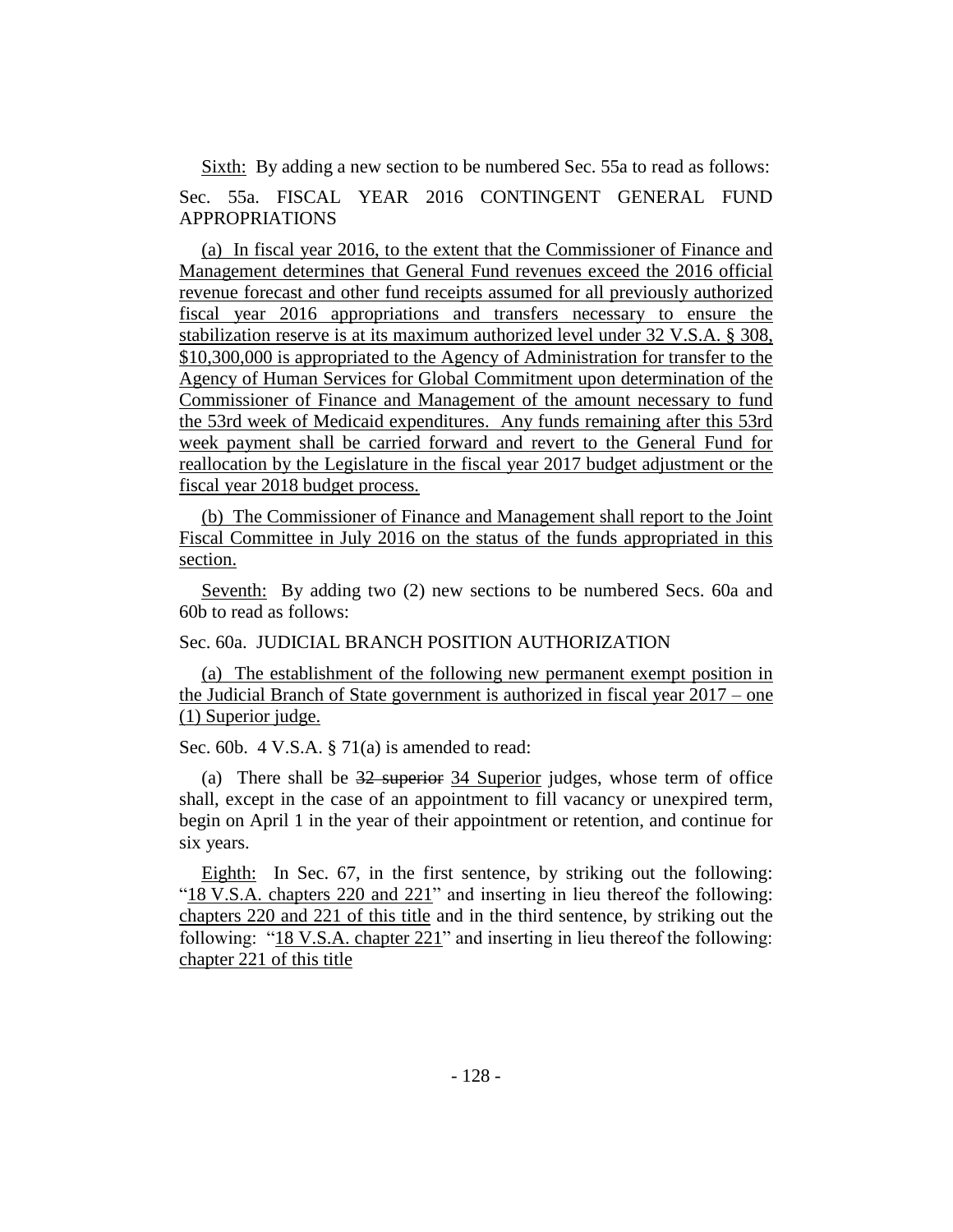Ninth: By striking out Sec. 71 in its entirety and inserting in lieu thereof a new Sec. 71 to read as follows:

#### Sec. 71. SUPPLEMENTAL RAIL SPENDING

(a) Notwithstanding 32 V.S.A. § 706 and the limits on program, project, or activity spending authority approved in the Fiscal Year 2016 Transportation Program, the Secretary of Transportation, with the approval of the Secretary of Administration and subject to the provisions of subsection (b) of this section, may transfer up to \$3,000,000 in Transportation Fund or Transportation Infrastructure Bond Fund appropriations, other than appropriations for the Town Highway State Aid, Structures, and Class 2 Roadway programs, to the Transportation – Rail appropriation, for the specific purpose of addressing the increased cost of Amtrak service, emergency projects, and projects needing immediate attention during fiscal year 2016.

(b)(1) If a contemplated transfer of an appropriation would not delay the planned work schedule of a project, the Secretary of Transportation may execute the transfer and shall give prompt notice thereof to the Joint Fiscal Office and to the House and Senate Committees on Transportation when the General Assembly is in session and, when the General Assembly is not in session, to the Joint Transportation Oversight Committee.

(2) If a contemplated transfer of an appropriation would, by itself, delay the planned work schedule of a project, the Secretary:

(A) when the General Assembly is in session, may execute the transfer, but shall give the House and Senate Committees on Transportation advance notice of at least 10 business days prior to executing the transfer; or

(B) when the General Assembly is not in session, shall obtain the prior approval of the Joint Transportation Oversight Committee before the Secretary may execute the transfer.

(3) Contemplated transfers of Transportation Infrastructure Bond Fund appropriations shall comply with the limitations on the uses of such funds as provided in 19 V.S.A. § 11f.

(c) This section shall be repealed on July 1, 2016.

Tenth: By striking out Sec. 72 in its entirety and inserting in lieu thereof a new Sec. 72 to read as follows:

Sec.72. DEPARTMENT FOR CHILDREN AND FAMILIES; GENERAL ASSISTANCE REPORT

(a) By March 15, 2016, the Commissioner for Children and Families shall provide the House and Senate Committees on Appropriations, the House